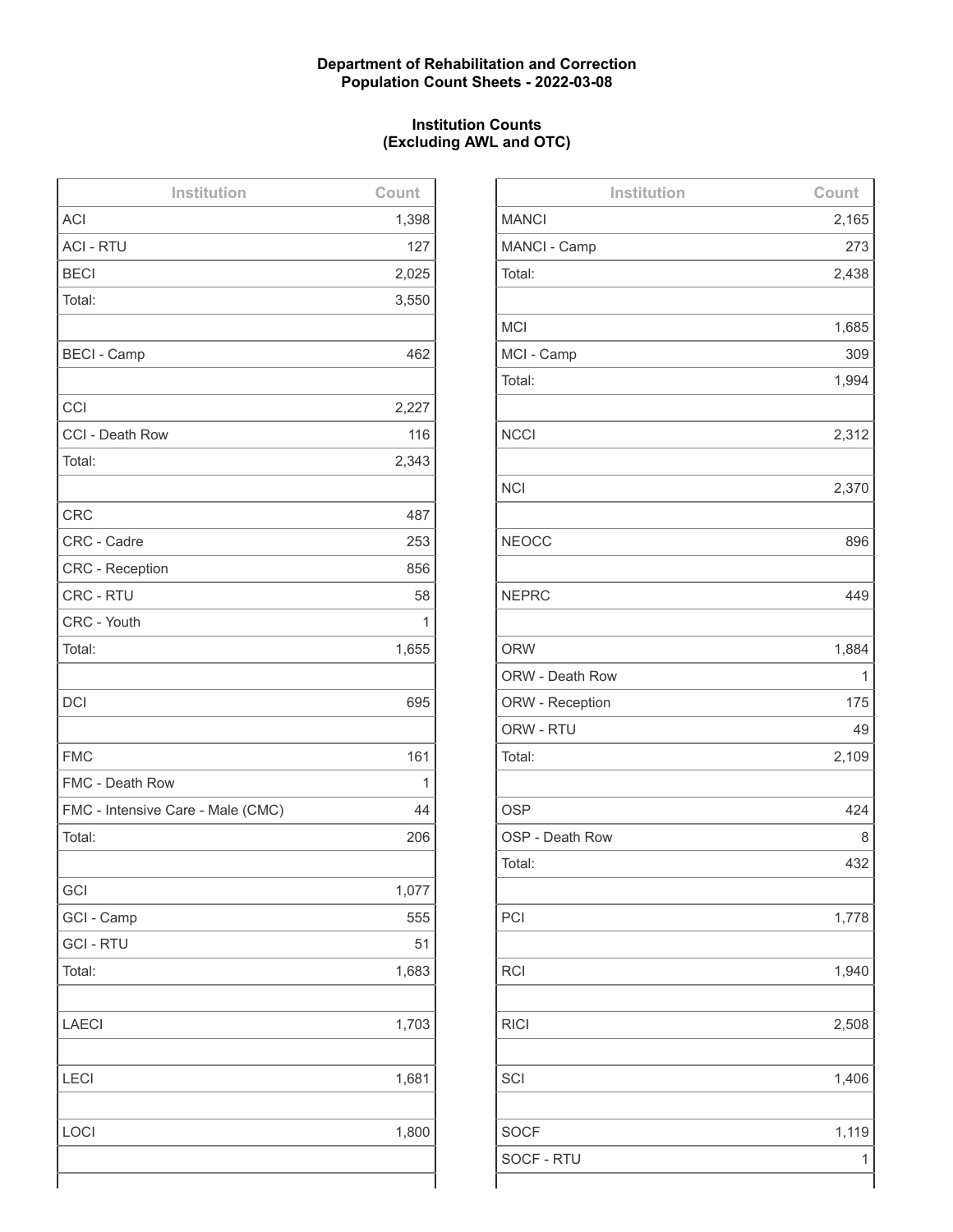|                  | <b>Total Population:</b> | 43,248 |
|------------------|--------------------------|--------|
|                  |                          |        |
| Total:           |                          | 953    |
| <b>WCI-RTU</b>   |                          | 28     |
| <b>WCI</b>       |                          | 925    |
|                  |                          |        |
| Total:           |                          | 636    |
| <b>TOCI - PC</b> |                          | 125    |
| <b>TOCI</b>      |                          | 511    |
|                  |                          |        |
| Total:           |                          | 1,444  |
| TCI - Camp       |                          | 410    |
| <b>TCI</b>       |                          | 1,034  |
|                  |                          |        |
| Total:           |                          | 1,120  |

| * The Total Population includes 30 Offenders with Reason Codes 30 & 31. |  |
|-------------------------------------------------------------------------|--|
| ** The Total Population includes 30 Offenders with Reason Code 0A.      |  |

#### **Male Population by Security Level (Include AWL and Exclude OTC)**

|                        | $\mathbf{v}$      |             |            |          |        |
|------------------------|-------------------|-------------|------------|----------|--------|
| <b>Security Level</b>  |                   | <b>Body</b> | <b>AWL</b> | $(-OTC)$ | Total  |
| <b>Total Level E</b>   |                   | 1,160       | 10         | 7        | 1,163  |
| Total Level 4          |                   | 971         | 10         | 4        | 977    |
| Total Level 3          |                   | 8,544       | 127        | 115      | 8,556  |
| <b>Total Level 2</b>   |                   | 15,513      | 187        | 131      | 15,569 |
| <b>Total Level 1</b>   |                   | 13,612      | 159        | 95       | 13,676 |
| <b>Total Death Row</b> |                   | 128         | 2          | 0        | 130    |
|                        | <b>Total Male</b> | 39,928      | 495        | 352      | 40,071 |

#### **Female Population by Institution (Include AWL and Exclude OTC)**

| Institution     |                     | <b>Body</b> | <b>AWL</b> | $(-OTC)$       | Total          |
|-----------------|---------------------|-------------|------------|----------------|----------------|
| <b>DCI</b>      |                     | 694         | 6          | 4              | 696            |
| <b>FMC</b>      |                     |             | 0          | 0              | 7 <sub>1</sub> |
| <b>NEPRC</b>    |                     | 449         | 6          | $\overline{2}$ | 453            |
| <b>ORW</b>      |                     | 1,884       | 35         | 22             | 1,897          |
| ORW - Death Row |                     |             | $\Omega$   | $\Omega$       |                |
| ORW - Reception |                     | 175         | 6          | 3              | 178            |
| ORW - RTU       |                     | 49          | $\Omega$   | $\Omega$       | 49             |
|                 | <b>Total Female</b> | 3,259       | 53         | 31             | 3,281          |
|                 |                     |             |            |                |                |

| <b>Total Population:</b> | 43,187 | 548 | 383 | 43.352 |
|--------------------------|--------|-----|-----|--------|
|                          |        |     |     |        |

| <b>LORCI</b>             | 623   |
|--------------------------|-------|
| <b>LORCI - Cadre</b>     | 203   |
| <b>LORCI - Reception</b> | 203   |
| Total:                   | 1,029 |
|                          |       |
| <b>MACI</b>              | 381   |
| MACI - Minimum           | 1,275 |
|                          |       |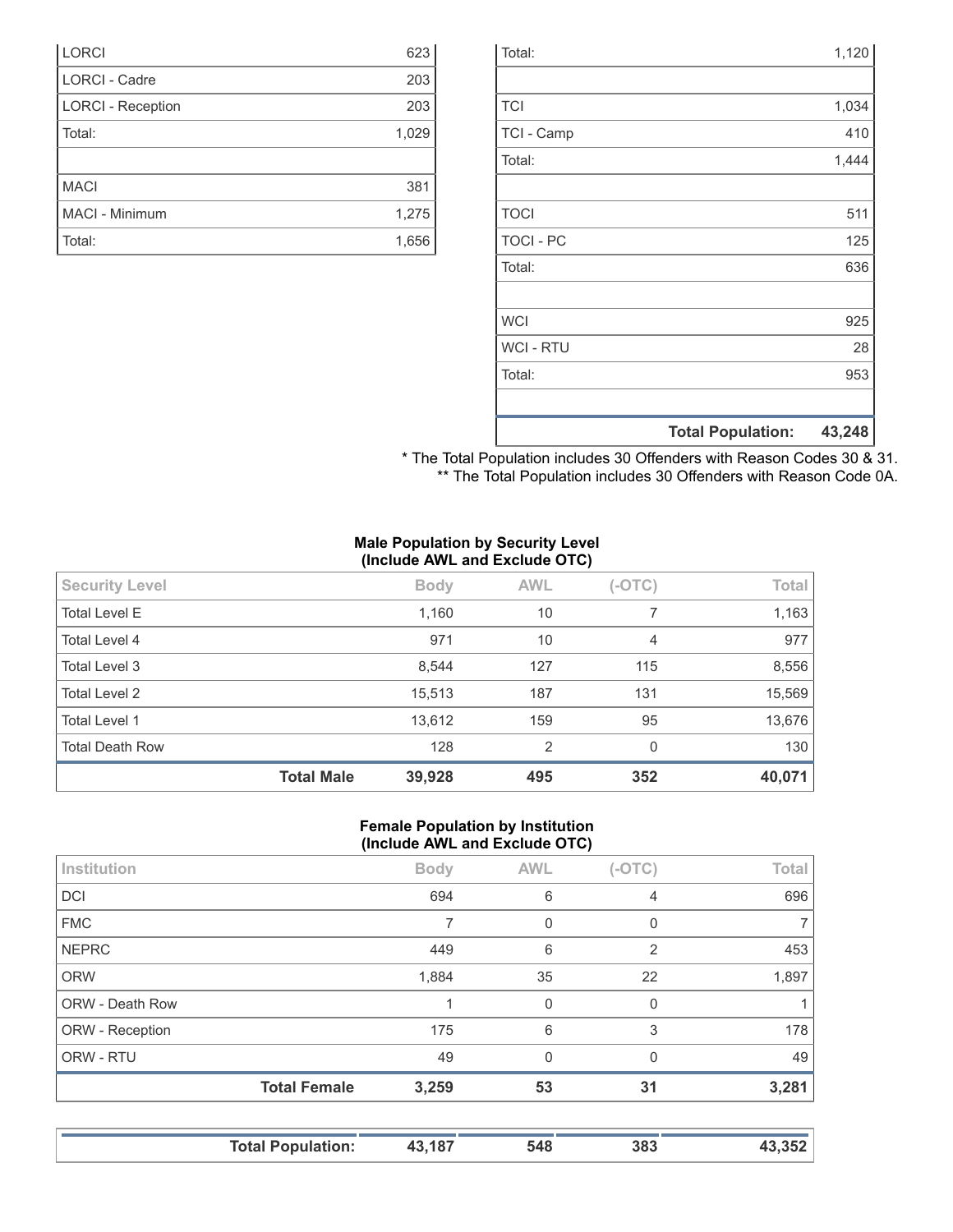| Institution     |                      | <b>Body</b>               | AWL                 | $(-OTC)$       | Total                     |
|-----------------|----------------------|---------------------------|---------------------|----------------|---------------------------|
| ACI             |                      | $\ensuremath{\mathsf{3}}$ | $\mathbf 0$         | $\mathbf 0$    | 3                         |
| CRC             |                      | $\mathfrak{S}$            | $\mathbf 0$         | $\mathbf 0$    | $\ensuremath{\mathsf{3}}$ |
| CRC - Reception |                      | $\mathbf{1}$              | $\mathbf 0$         | $\mathbf 0$    | $\mathbf{1}$              |
| CRC - RTU       |                      | $\overline{7}$            | $\mathbf 0$         | $\mathbf 0$    | $\overline{7}$            |
| <b>FMC</b>      |                      | $\sqrt{3}$                | $\mathbf 0$         | $\mathbf 0$    | $\ensuremath{\mathsf{3}}$ |
| LAECI           |                      | $\mathbf{1}$              | $\mathbf 0$         | $\mathbf 0$    | $\mathbf{1}$              |
| LECI            |                      | 20                        | $\mathbf 0$         | $\mathbf 0$    | 20                        |
| <b>LORCI</b>    |                      | $\mathbf{1}$              | $\mathbf 0$         | $\mathbf 0$    | 1                         |
| MACI            |                      | $\overline{9}$            | $\mathbf 0$         | $\mathbf 0$    | $\boldsymbol{9}$          |
| <b>MANCI</b>    |                      | 11                        | $\mathbf 0$         | $\mathbf 0$    | 11                        |
| <b>NEOCC</b>    |                      | $\overline{4}$            | $\mathbf 0$         | $\mathbf 0$    | $\overline{4}$            |
| OSP             |                      | 359                       | $\sqrt{3}$          | $\sqrt{3}$     | 359                       |
| RCI             |                      | 25                        | $\mathbf 0$         | $\mathbf 0$    | 25                        |
| <b>RICI</b>     |                      | $\mathbf{1}$              | $\mathbf 0$         | $\mathbf 0$    | $\mathbf{1}$              |
| SOCF            |                      | 538                       | $6\,$               | $\overline{4}$ | 540                       |
| <b>TCI</b>      |                      | 18                        | $\mathsf{O}\xspace$ | $\mathbf 0$    | 18                        |
| <b>TOCI</b>     |                      | 143                       | $\mathbf{1}$        | $\mathbf 0$    | 144                       |
| TOCI - PC       |                      | $\overline{2}$            | $\mathbf 0$         | $\mathbf 0$    | $\sqrt{2}$                |
| <b>WCI</b>      |                      | $\overline{2}$            | $\mathbf 0$         | $\mathbf 0$    | $\sqrt{2}$                |
| WCI - RTU       |                      | $\mathbf 9$               | $\mathbf 0$         | $\mathbf 0$    | $\boldsymbol{9}$          |
|                 | <b>Total Level 5</b> | 1,160                     | 10                  | $\overline{7}$ | 1,163                     |

# **Male Population by Institution: Security Level 5 and E (Include AWL and Exclude OTC)**

## **Male Population by Institution: Security Level 4 (Include AWL and Exclude OTC)**

| Institution                       | <b>Body</b>    | <b>AWL</b>       | $(-OTC)$       | <b>Total</b>   |
|-----------------------------------|----------------|------------------|----------------|----------------|
| ACI                               | $\sqrt{3}$     | $\boldsymbol{0}$ | $\mathbf 0$    | 3              |
| CRC                               | $\overline{2}$ | $\boldsymbol{0}$ | $\mathbf 0$    | $\overline{2}$ |
| CRC - RTU                         | 9              | 1                | $\mathbf 0$    | 10             |
| <b>FMC</b>                        | 1              | $\mathbf 0$      | $\mathbf{0}$   |                |
| FMC - Intensive Care - Male (CMC) |                | $\mathbf 0$      | $\mathbf 0$    |                |
| LORCI                             | 4              | 1                |                | 4              |
| <b>LORCI - Reception</b>          |                | $\mathbf 0$      | $\Omega$       |                |
| <b>MACI</b>                       | 12             | 1                |                | 12             |
| <b>OSP</b>                        | 36             | $\mathbf 0$      | $\mathbf 0$    | 36             |
| <b>SOCF</b>                       | 532            | $\sqrt{5}$       | $\overline{2}$ | 535            |
| SOCF - RTU                        |                | $\boldsymbol{0}$ | $\mathbf 0$    |                |
| <b>TOCI</b>                       | 349            | $\overline{2}$   | $\Omega$       | 351            |
| TOCI - PC                         | 13             | $\mathbf 0$      | $\mathbf 0$    | 13             |
| WCI - RTU                         | $\overline{7}$ | $\mathbf 0$      | $\Omega$       | $\overline{7}$ |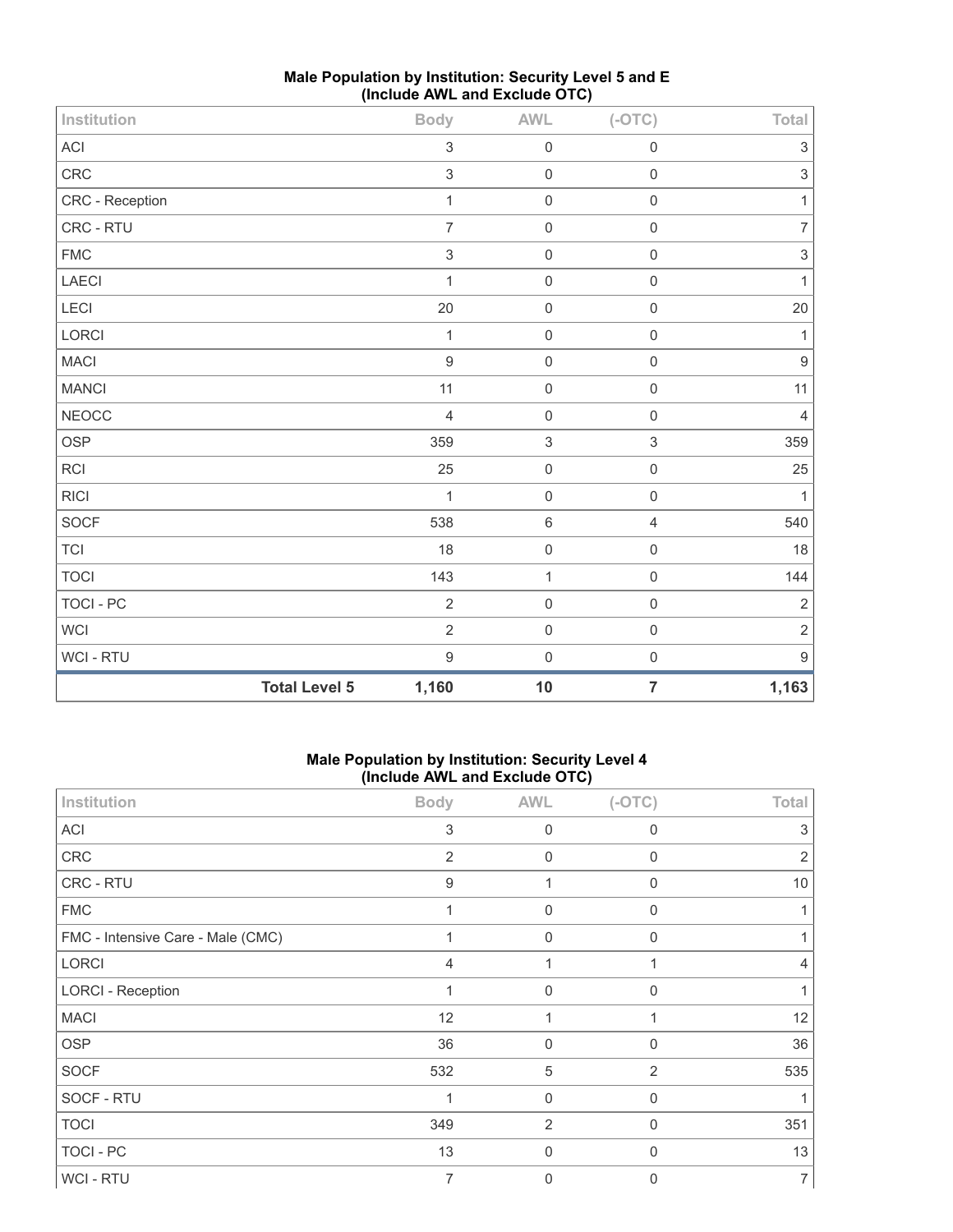| <b>Total Level 4</b> |  | . . |
|----------------------|--|-----|

#### **Male Population by Institution: Security Level 3 (Include AWL and Exclude OTC)**

| Institution                       |                      | <b>Body</b>               | <b>AWL</b>                | $(-OTC)$            | Total                     |
|-----------------------------------|----------------------|---------------------------|---------------------------|---------------------|---------------------------|
| ACI                               |                      | 23                        | $\mathbf{1}$              | 1                   | 23                        |
| <b>BECI</b>                       |                      | $\overline{4}$            | $\mathbf{1}$              | 1                   | 4                         |
| CCI                               |                      | $\overline{7}$            | $\mathbf 0$               | $\mathbf 0$         | $\overline{7}$            |
| CRC                               |                      | 174                       | 17                        | 17                  | 174                       |
| CRC - Cadre                       |                      | $\overline{7}$            | $\mathbf 0$               | $\mathbf 0$         | $\overline{7}$            |
| CRC - Reception                   |                      | 375                       | $\mathbf 5$               | 5                   | 375                       |
| CRC - RTU                         |                      | 41                        | $\mathbf 0$               | $\mathbf 0$         | 41                        |
| <b>FMC</b>                        |                      | $\,8\,$                   | $\mathbf{1}$              | $\mathsf{O}\xspace$ | $9\,$                     |
| FMC - Intensive Care - Male (CMC) |                      | $\mathbf{1}$              | $\mathbf 0$               | $\mathsf{O}\xspace$ | 1                         |
| LAECI                             |                      | 10                        | $\mathbf 0$               | $\mathsf{O}\xspace$ | 10                        |
| LECI                              |                      | 1,381                     | 11                        | $\hbox{9}$          | 1,383                     |
| LOCI                              |                      | $\overline{4}$            | $\mathbf 0$               | $\mathbf 0$         | 4                         |
| LORCI                             |                      | 281                       | 44                        | 44                  | 281                       |
| <b>LORCI - Cadre</b>              |                      | 86                        | $\mathbf 0$               | $\mathbf 0$         | 86                        |
| <b>LORCI - Reception</b>          |                      | 134                       | $\sqrt{3}$                | $\mathsf 3$         | 134                       |
| <b>MACI</b>                       |                      | 257                       | $\mathbf{1}$              | 1                   | 257                       |
| <b>MANCI</b>                      |                      | 1,882                     | 16                        | 14                  | 1,884                     |
| MCI                               |                      | $\ensuremath{\mathsf{3}}$ | $\mathbf 0$               | $\mathbf 0$         | 3                         |
| <b>NCCI</b>                       |                      | $\overline{7}$            | $\mathbf 0$               | $\mathbf 0$         | $\overline{7}$            |
| <b>NCI</b>                        |                      | $6\,$                     | $\mathsf 0$               | $\mathsf{O}\xspace$ | $\,6\,$                   |
| <b>NEOCC</b>                      |                      | 418                       | $10$                      | $\boldsymbol{9}$    | 419                       |
| <b>OSP</b>                        |                      | $\overline{2}$            | $\mathbf 0$               | $\mathsf{O}\xspace$ | $\sqrt{2}$                |
| PCI                               |                      | 28                        | $\mathbf 0$               | $\mathbf 0$         | 28                        |
| <b>RCI</b>                        |                      | 1,599                     | 11                        | $\overline{7}$      | 1,603                     |
| <b>RICI</b>                       |                      | $\sqrt{2}$                | $\mathbf 0$               | $\mathbf 0$         | $\sqrt{2}$                |
| SCI                               |                      | $\mathsf 3$               | $\mathbf 0$               | $\mathbf 0$         | $\ensuremath{\mathsf{3}}$ |
| SOCF                              |                      | 45                        | $\mathbf{1}$              | $\mathbf{1}$        | 45                        |
| <b>TCI</b>                        |                      | 862                       | $\overline{2}$            | $\overline{2}$      | 862                       |
| TCI - Camp                        |                      | $\mathbf{1}$              | $\mathsf 0$               | $\mathsf{O}\xspace$ | $\mathbf{1}$              |
| <b>TOCI</b>                       |                      | 10                        | $\mathbf 0$               | $\mathsf{O}\xspace$ | $10$                      |
| <b>TOCI - PC</b>                  |                      | 48                        | $\mathsf 0$               | $\mathsf{O}\xspace$ | 48                        |
| <b>WCI</b>                        |                      | 826                       | $\ensuremath{\mathsf{3}}$ | $\mathbf{1}$        | 828                       |
| <b>WCI - RTU</b>                  |                      | $\boldsymbol{9}$          | $\mathsf 0$               | $\mathsf 0$         | $\boldsymbol{9}$          |
|                                   | <b>Total Level 3</b> | 8,544                     | 127                       | $115$               | 8,556                     |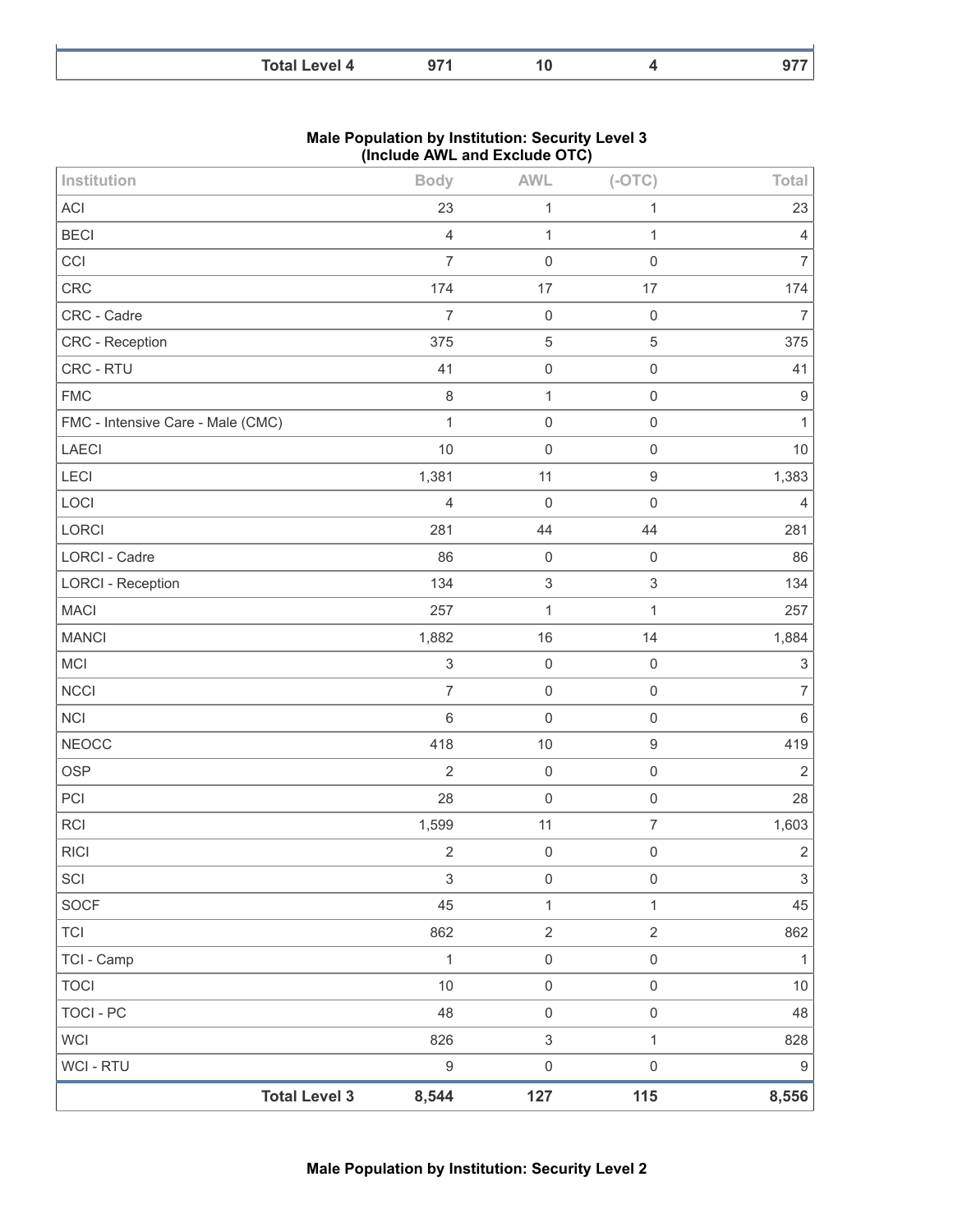## **(Include AWL and Exclude OTC)**

| Institution                       | <b>Body</b>      | <b>AWL</b>          | $(-OTC)$            | Total            |
|-----------------------------------|------------------|---------------------|---------------------|------------------|
| <b>ACI</b>                        | 774              | 5                   | 1                   | 778              |
| <b>ACI - RTU</b>                  | 97               | $\mathbf{1}$        | $\mathsf{O}\xspace$ | 98               |
| <b>BECI</b>                       | 1,322            | 15                  | 11                  | 1,326            |
| CCI                               | 1,662            | $\boldsymbol{9}$    | 4                   | 1,667            |
| <b>CRC</b>                        | 128              | 8                   | 8                   | 128              |
| CRC - Cadre                       | 201              | $\mathsf{O}\xspace$ | $\mathsf{O}\xspace$ | 201              |
| CRC - Reception                   | 246              | $\mathbf{1}$        | $\mathbf{1}$        | 246              |
| CRC - RTU                         | $\mathbf{1}$     | $\mathbf 0$         | $\mathsf 0$         | $\mathbf 1$      |
| CRC - Youth                       | $\mathbf{1}$     | $\mathbf 0$         | $\mathsf 0$         | $\mathbf{1}$     |
| <b>DCI</b>                        | 1                | $\mathbf 0$         | $\mathsf{O}\xspace$ | 1                |
| <b>FMC</b>                        | 17               | 4                   | $\mathbf{1}$        | 20               |
| FMC - Intensive Care - Male (CMC) | $\boldsymbol{9}$ | $\boldsymbol{0}$    | $\mathsf{O}\xspace$ | $\boldsymbol{9}$ |
| GCI                               | 551              | $\,$ 6 $\,$         | $\mathfrak{S}$      | 554              |
| <b>GCI-RTU</b>                    | 44               | $\mathbf 0$         | $\mathsf{O}\xspace$ | 44               |
| <b>LAECI</b>                      | 1,034            | 20                  | 18                  | 1,036            |
| LECI                              | 280              | $\mathbf 0$         | $\mathsf{O}\xspace$ | 280              |
| LOCI                              | 912              | 8                   | 6                   | 914              |
| LORCI                             | 87               | 5                   | $\mathbf 5$         | 87               |
| LORCI - Cadre                     | 48               | $\mathsf 0$         | $\mathsf{O}\xspace$ | 48               |
| <b>LORCI - Reception</b>          | 48               | $\boldsymbol{0}$    | $\mathsf 0$         | 48               |
| <b>MACI</b>                       | 103              | $\mathbf{1}$        | $\mathbf{1}$        | 103              |
| <b>MANCI</b>                      | 247              | $\sqrt{2}$          | $\mathsf{O}\xspace$ | 249              |
| MANCI - Camp                      | $\mathbf{1}$     | $\mathbf 0$         | $\mathsf{O}\xspace$ | $\mathbf{1}$     |
| MCI                               | 1,190            | 12                  | $\,$ 5 $\,$         | 1,197            |
| <b>NCCI</b>                       | 938              | 10                  | $\overline{7}$      | 941              |
| <b>NCI</b>                        | 1,310            | 14                  | 12                  | 1,312            |
| <b>NEOCC</b>                      | 473              | 17                  | 17                  | 473              |
| PCI                               | 1,007            | 15                  | $\overline{7}$      | 1,015            |
| <b>RCI</b>                        | 315              | $\mathbf{1}$        | $\mathbf{1}$        | 315              |
| <b>RICI</b>                       | 1,367            | 23                  | 17                  | 1,373            |
| SCI                               | 870              | $\overline{7}$      | 5                   | 872              |
| <b>SOCF</b>                       | $\sqrt{4}$       | $\mathsf{O}\xspace$ | $\mathsf{O}\xspace$ | $\overline{4}$   |
| <b>TCI</b>                        | 114              | $\mathbf{1}$        | $\mathsf{O}\xspace$ | 115              |
| TCI - Camp                        | $\mathbf{1}$     | $\mathsf{O}\xspace$ | $\mathsf{O}\xspace$ | 1                |
| <b>TOCI</b>                       | $\boldsymbol{9}$ | $\mathbf 1$         | $\mathbf{1}$        | $\boldsymbol{9}$ |
| <b>TOCI - PC</b>                  | 62               | $\mathsf{O}\xspace$ | $\mathsf{O}\xspace$ | 62               |
| <b>WCI</b>                        | 39               | $\mathbf{1}$        | $\mathsf{O}\xspace$ | 40               |
| <b>Total Level 2</b>              | 15,513           | 187                 | 131                 | 15,569           |